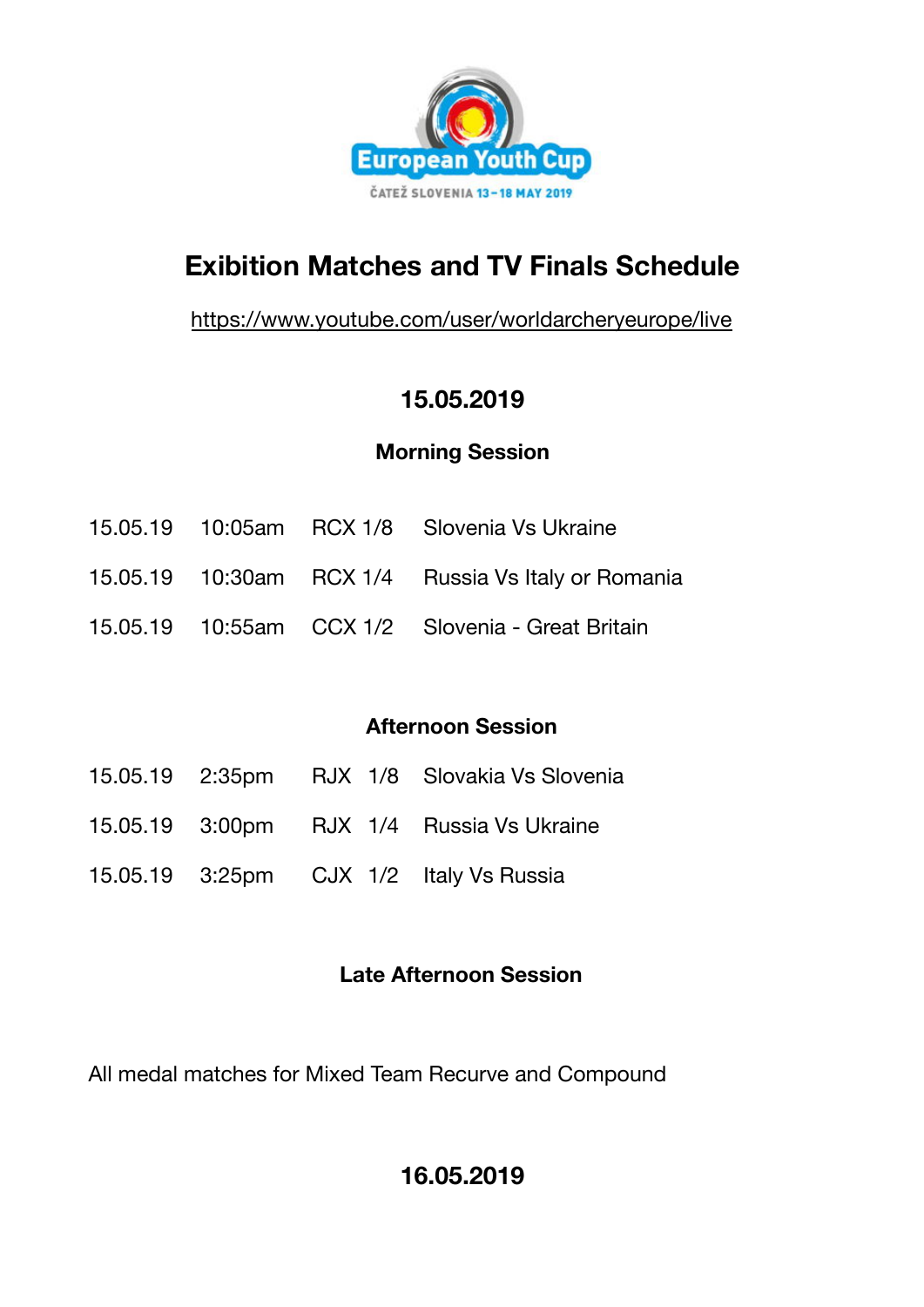#### **Morning Session**

- 9:05am RCM 1/16 MERKEL Domenic (GER) Vs KOSTYK Stefan (UKR)
- 10:10am RCM 1/8 Winner of t. 13 Vs Winner of t. 14 in previous match
- 10:50am RCW 1/4 Winner of t. 9 Vs Winner of t. 10 in previous match
- 11:30am CCM 1/2 Winner t. 25/26 Vs Winner t. 27/28 in previous match

#### **Afternoon Session**

- 3:05pm RJM 1/16 Josef KRESALA (CZE) Vs Ziga RAVNIKAR (SLO)
- 4:10pm RJW 1/8 HERVAT Karen (ITA) Vs winner t. 23 of previous match
- 4:50pm RJM 1/4 Winner of t. 5 Vs Winner of t. 6 in previous match
- 5:25pm CJM 1/2 Winner t. 25/26 Vs Winner t. 27/28 in previous match

# **17.05.2019**

### **Morning Session**

#### **Afternoon Session**